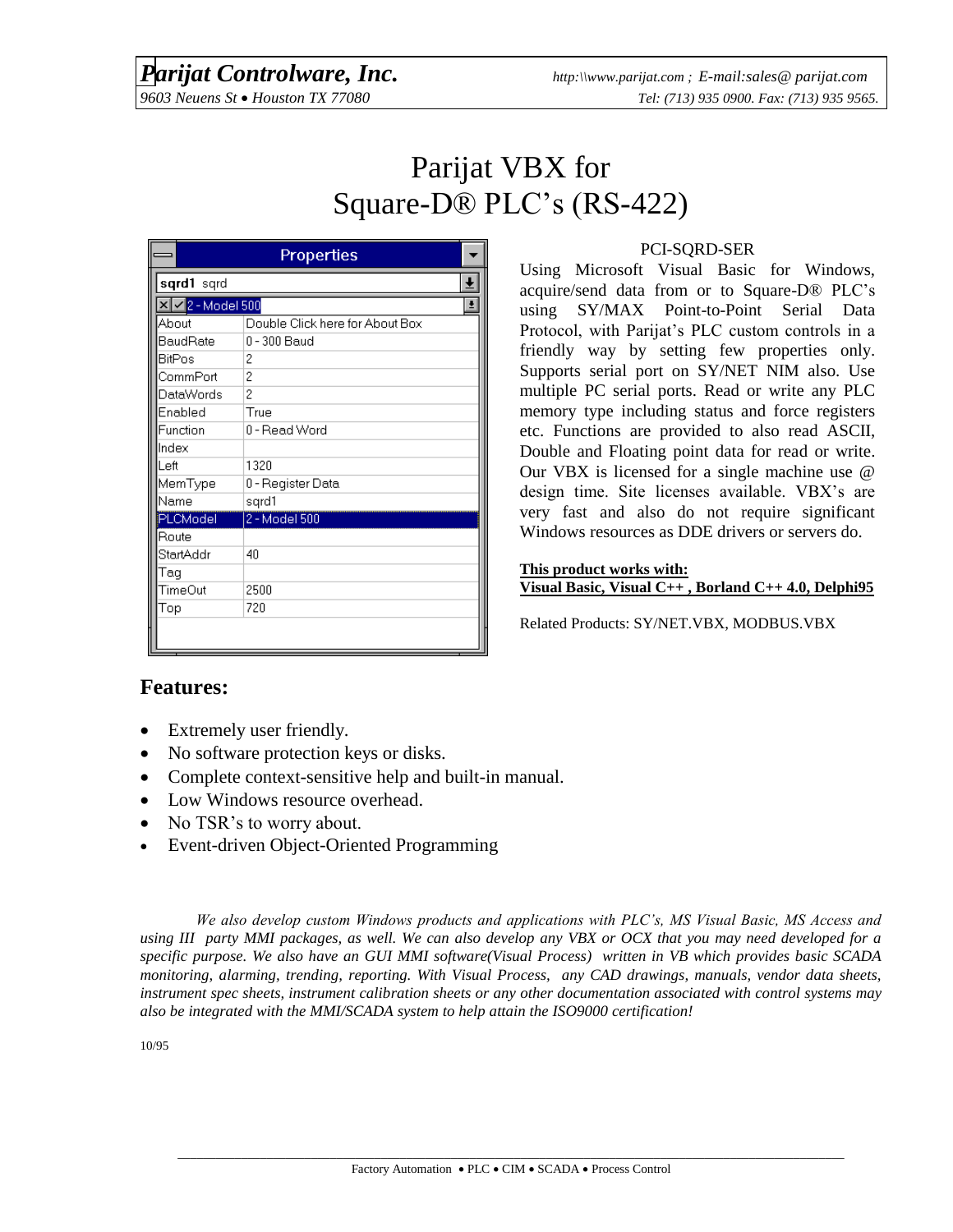# *Parijat Controlware, Inc. http:\\www.parijat.com ; E-mail:sales@ parijat.com*

# Parijat VBX for Square-D SY/Link Board (SY/NET)

|                                     | Properties                    |
|-------------------------------------|-------------------------------|
| sylnk1 sylnk                        |                               |
| $\mathbf{X}$ $\mathbf{V}$ 3 - 500 K |                               |
| About                               | Double Click here for About I |
| <b>BitPos</b>                       | Ū                             |
| DataWords                           | 1                             |
| Enabled                             | True                          |
| Function                            | 5 - Initialize SYLINK Card    |
| Index                               |                               |
| Infolndex                           | 0                             |
| IntrLevel                           | 0 - No Interrupts             |
| IntrSelect                          | Ū                             |
| Left                                | 1320                          |
| MemSeqment                          | $0 - CA000$                   |
| MemType                             | 0 - Register Data             |
| Name                                | sylnk1                        |
| NetworkAddr                         | 25                            |
| NetworkBaudRate                     | $3 - 500K$                    |
| NetworkBroadcastEnable              | False                         |
| NetworkSize                         | 0 - 30 Nodes                  |
| PLCModel                            | 1 - Model 400 / 450           |
| Route                               |                               |
| RS422BaudRate                       | 6 - 9600 Baud                 |
| RS422BroadcastEnable                | False                         |
| RS422CommMode                       | 0-SY/MAX                      |
| RS422Enable                         | False                         |
| StartAddr                           | 1                             |
| SYLINKMode                          | 0 - Mailbox Mode              |
| Taq                                 |                               |
| TimeOut                             | 3000                          |
| Top                                 | 1440                          |

### PCI-SQRD-SYNET

Using Microsoft Visual Basic for Windows, acquire/send data from or to Square D® PLC's direct or from SY/NET LAN, using SY/LINK card with Parijat's PLC custom controls in a friendly way by setting few properties only. Read or write any PLC memory type including multiple register writes for recipe downloading etc. Supports onboard RS-422 port also. VB Functions are provided to also read ASCII, Double and Floating point data for read or write. Our VBX is licensed for a single machine use @ design time. Site licenses available. VBX's are very fast and also do not require significant Windows resources as DDE drivers or servers do.

#### **This product works with:**

#### **Visual Basic, Visual C++ , Borland C++ 4.0, Delphi95 SQLWindows, Dbase for Windows**

Related Products: Point-to-point RS-422 serial VBX, MODBUS.VBX

### **Features:**

- Extremely user friendly.
- No software protection keys or disks.
- Complete context-sensitive help and built-in manual.
- Low Windows resource overhead.
- No TSR's to worry about.
- Event-driven Object-Oriented Programming

*We also develop custom Windows products and applications with PLC's, MS Visual Basic, MS Access, as well. We can also develop any ActiveX that you may need developed for a specific purpose. We also have an GUI MMI software(Visual Process) written in VB which provides basic SCADA monitoring, alarming, trending, reporting. With Visual Process, any CAD drawings, manuals, vendor data sheets, instrument spec sheets, instrument calibration sheets or any other documentation associated with control systems may also be integrated with the MMI/SCADA system to help attain the ISO9000.*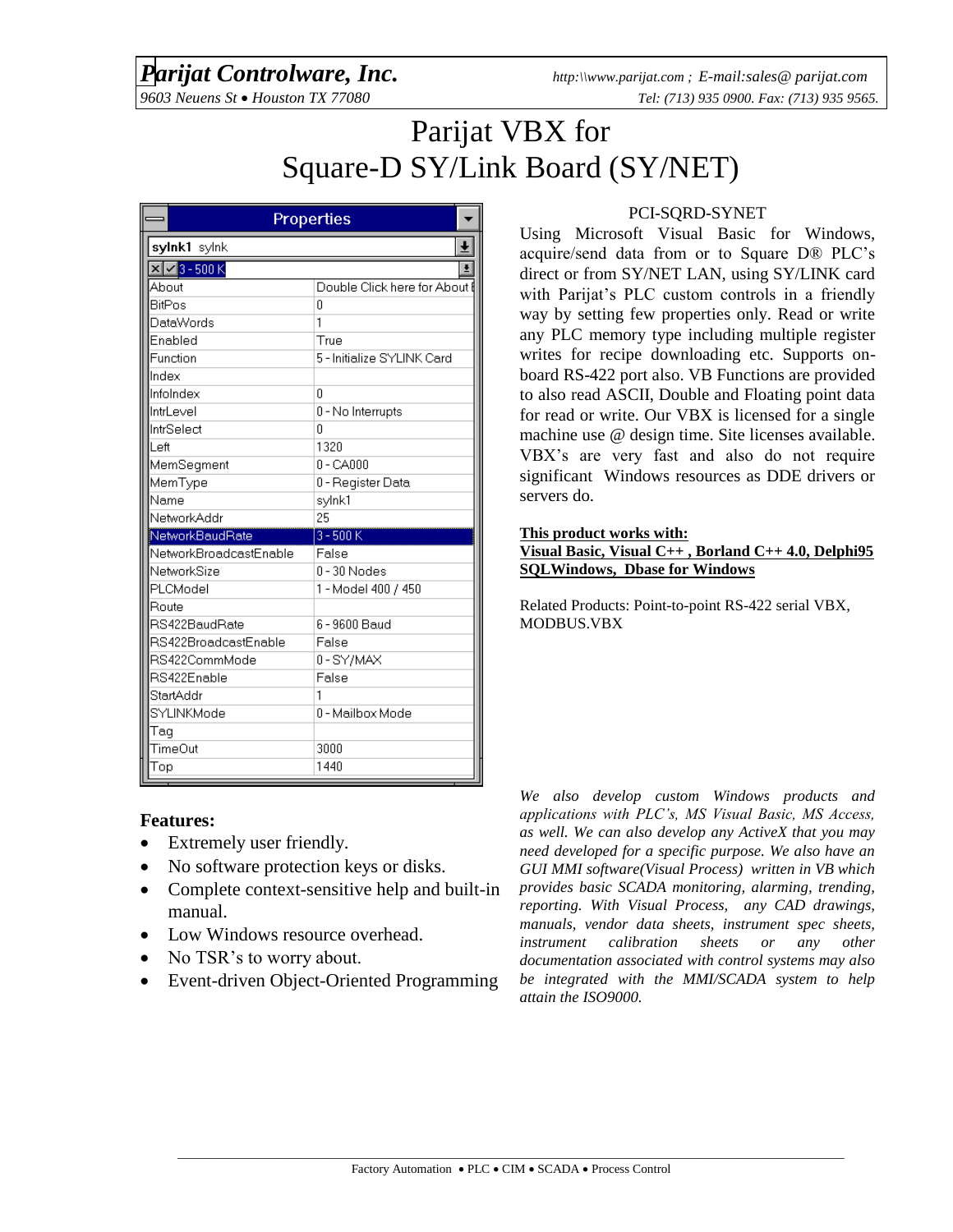# *Parijat Controlware, Inc. http:\\www.parijat.com ; E-mail:sales@ parijat.com*

# Parijat VBX for GE Fanuc series 90 PLC's (SNPX) Master

|                                   | Properties                      |  |
|-----------------------------------|---------------------------------|--|
| snpx1 snpx                        |                                 |  |
| X Double Click here for About Box |                                 |  |
| About                             | Double Click here for About Box |  |
| Busy                              | False                           |  |
| CommPort                          | 1                               |  |
| CommSettings                      | 19200.o.8.1                     |  |
| <b>DataWords</b>                  | 20                              |  |
| Enabled                           | True                            |  |
| Function                          | 2 - Read Memory                 |  |
| Index                             |                                 |  |
| Left                              | 2280                            |  |
| MemType                           | 0 - Registers (%R) (Word)       |  |
| Name                              | snpx1                           |  |
| SNP_ID                            | PLANT12                         |  |
| StartAddr                         | 1000                            |  |
| Taq                               |                                 |  |
| TimeOut                           | 3000                            |  |
| Top                               | 840                             |  |

### PCI-GEF-SNPX

Using Microsoft Visual Basic for Windows, acquire/send data from or to GE Fanuc® PLC's, with Parijat's PLC custom controls in a friendly way by setting few properties only. Use multiple PC serial ports and/or multi-dropped slaves on same port. Read or write any PLC memory type. Our VBX is licensed for a single machine use @ design time. Site licenses available. VBX's are very fast and also do not require significant Windows resources as DDE drivers or servers do.

#### **This product works with:**

**Visual Basic3/4, Visual C++ , Borland C++ 4.0, Delphi95, SQLWindows, Dbase for Windows**

Related Products: SNP.VBX, PCIM.VBX, Genisnoop

## **Features:**

- Extremely user friendly.
- No software protection keys or disks.
- Complete context-sensitive help and built-in manual.
- Low Windows resource overhead.
- No TSR's to worry about.
- Event-driven Object-Oriented Programming

*We also develop custom Windows products and applications with PLC's, MS Visual Basic, MS Access and using III party MMI packages, as well. We can also develop any VBX or OCX that you may need developed for a specific purpose. We also have an GUI MMI software(Visual Process) written in VB which provides basic SCADA monitoring, alarming, trending, reporting. With Visual Process, any CAD drawings, manuals, vendor data sheets, instrument spec sheets, instrument calibration sheets or any other documentation associated with control systems may also be integrated with the MMI/SCADA system to help attain the ISO9000 certification!* 6/97